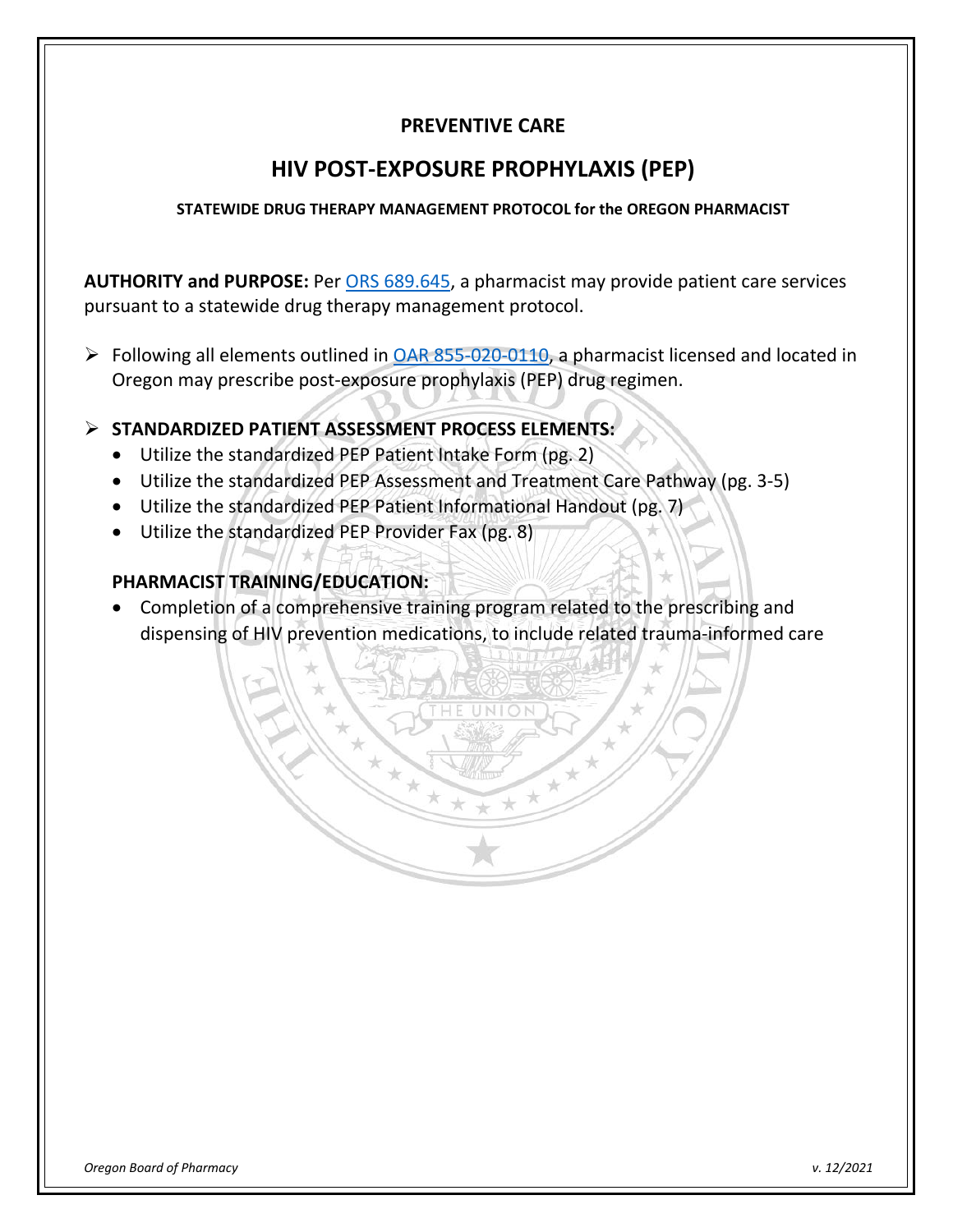## **Post-Exposure Prophylaxis (PEP) Self-Screening Patient Intake Form**

|                                        |                                                                                                                                                                                                                                                                                                                                                                                                                             | (CONFIDENTIAL-Protected Health Information)  |                                      |  |
|----------------------------------------|-----------------------------------------------------------------------------------------------------------------------------------------------------------------------------------------------------------------------------------------------------------------------------------------------------------------------------------------------------------------------------------------------------------------------------|----------------------------------------------|--------------------------------------|--|
|                                        | Date $\frac{1}{\sqrt{1-\frac{1}{2}}}\frac{1}{\sqrt{1-\frac{1}{2}}}\frac{1}{\sqrt{1-\frac{1}{2}}}\frac{1}{\sqrt{1-\frac{1}{2}}}\frac{1}{\sqrt{1-\frac{1}{2}}}\frac{1}{\sqrt{1-\frac{1}{2}}}\frac{1}{\sqrt{1-\frac{1}{2}}}\frac{1}{\sqrt{1-\frac{1}{2}}}\frac{1}{\sqrt{1-\frac{1}{2}}}\frac{1}{\sqrt{1-\frac{1}{2}}}\frac{1}{\sqrt{1-\frac{1}{2}}}\frac{1}{\sqrt{1-\frac{1}{2}}}\frac{1}{\sqrt{1-\frac{1}{2}}}\frac{1}{\sqrt$ |                                              |                                      |  |
|                                        | Legal Name                                                                                                                                                                                                                                                                                                                                                                                                                  |                                              |                                      |  |
|                                        | Sex Assigned at Birth (circle) M / F                                                                                                                                                                                                                                                                                                                                                                                        | Gender Identification (circle) M / F / Other |                                      |  |
|                                        | Preferred Pronouns (circle) She/Her/Hers, He/Him/His, They/Them/Their, Ze/Hir/Hirs, Other__________                                                                                                                                                                                                                                                                                                                         |                                              |                                      |  |
|                                        |                                                                                                                                                                                                                                                                                                                                                                                                                             |                                              |                                      |  |
| Phone (                                |                                                                                                                                                                                                                                                                                                                                                                                                                             |                                              |                                      |  |
|                                        | Healthcare Provider Name _____________________________                                                                                                                                                                                                                                                                                                                                                                      |                                              |                                      |  |
| Do you have health insurance? Yes / No |                                                                                                                                                                                                                                                                                                                                                                                                                             |                                              |                                      |  |
|                                        | Any allergies to medications? Yes / No                                                                                                                                                                                                                                                                                                                                                                                      |                                              |                                      |  |
|                                        | <b>Background Information:</b>                                                                                                                                                                                                                                                                                                                                                                                              |                                              |                                      |  |
| 1.                                     | Do you think you were exposed to Human Immunodeficiency Virus (HIV)?                                                                                                                                                                                                                                                                                                                                                        |                                              | $\Box$ Yes $\Box$ No $\Box$ Not sure |  |
| 2.                                     | What was the date of the exposure?                                                                                                                                                                                                                                                                                                                                                                                          |                                              |                                      |  |
| 3.                                     | What was the approximate time of the exposure?                                                                                                                                                                                                                                                                                                                                                                              |                                              | AM/PM                                |  |
| 4.                                     | Was your exposure due to unwanted physical contact or a sexual assault?                                                                                                                                                                                                                                                                                                                                                     |                                              | $\Box$ Yes $\Box$ No $\Box$ Not sure |  |
| 5.                                     | Was the exposure through contact with any of the following body fluids? Select any/all                                                                                                                                                                                                                                                                                                                                      |                                              | □ Yes □ No □ Not sure                |  |
|                                        | that apply:                                                                                                                                                                                                                                                                                                                                                                                                                 |                                              |                                      |  |
|                                        | □ Blood □ Tissue fluids □ Semen □ Vaginal secretions □ Saliva □ Tears □ Sweat □ Other                                                                                                                                                                                                                                                                                                                                       |                                              |                                      |  |
|                                        | (please specify):                                                                                                                                                                                                                                                                                                                                                                                                           |                                              |                                      |  |
| 6.                                     | Did you have vaginal or anal sexual intercourse without a condom?                                                                                                                                                                                                                                                                                                                                                           | $\Box$ Yes $\Box$ No $\Box$ Not sure         |                                      |  |
| 7.                                     | Did you have oral sex without a condom with visible blood in or on the genitals or                                                                                                                                                                                                                                                                                                                                          |                                              | □ Yes □ No □ Not sure                |  |
|                                        | mouth of your partner?                                                                                                                                                                                                                                                                                                                                                                                                      |                                              |                                      |  |
| 8.                                     | Did you have oral sex without a condom with broken skin or mucous membrane of the                                                                                                                                                                                                                                                                                                                                           |                                              | $\Box$ Yes $\Box$ No $\Box$ Not sure |  |
|                                        | genitals or oral cavity of your partner?                                                                                                                                                                                                                                                                                                                                                                                    |                                              |                                      |  |
| 9.                                     | Were you exposed to body fluids via injury to the skin, a needle, or another instrument                                                                                                                                                                                                                                                                                                                                     | □ Yes □ No □ Not sure                        |                                      |  |
|                                        | or object that broke the skin?                                                                                                                                                                                                                                                                                                                                                                                              |                                              |                                      |  |
| 10.                                    | Did you come into contact with blood, semen, vaginal secretions, or other body fluids of                                                                                                                                                                                                                                                                                                                                    |                                              | $\Box$ Yes $\Box$ No $\Box$ Not sure |  |
|                                        | one of the following individuals?                                                                                                                                                                                                                                                                                                                                                                                           |                                              |                                      |  |
|                                        | □ persons with known HIV infection                                                                                                                                                                                                                                                                                                                                                                                          |                                              |                                      |  |
|                                        | □men who have sex with men with unknown HIV status                                                                                                                                                                                                                                                                                                                                                                          |                                              |                                      |  |
|                                        | □ persons who inject drugs                                                                                                                                                                                                                                                                                                                                                                                                  |                                              |                                      |  |
|                                        | □sex workers                                                                                                                                                                                                                                                                                                                                                                                                                |                                              |                                      |  |
| 11.1                                   | Did you have another encounter that is not included above that could have exposed                                                                                                                                                                                                                                                                                                                                           |                                              | Yes □ No □ Not sure                  |  |
|                                        | you to high risk body fluids? Please specify:                                                                                                                                                                                                                                                                                                                                                                               |                                              |                                      |  |
|                                        | Madical Uistoru                                                                                                                                                                                                                                                                                                                                                                                                             |                                              |                                      |  |

**Medical History:**

| 12. | Have you ever been diagnosed with Human Immunodeficiency Virus (HIV)?                                               | $\Box$ Yes $\Box$ No $\Box$ Not sure |
|-----|---------------------------------------------------------------------------------------------------------------------|--------------------------------------|
| 13. | Are you seeing a provider for management of Hepatitis B?                                                            | $\Box$ Yes $\Box$ No $\Box$ Not sure |
| 14. | Have you ever received immunization for Hepatitis B? If yes, indicate when:                                         | $\Box$ Yes $\Box$ No $\Box$ Not sure |
|     | If no, would you like a vaccine today? Yes/No                                                                       |                                      |
| 15. | Are you seeing a kidney specialist?                                                                                 | $\Box$ Yes $\Box$ No $\Box$ Not sure |
| 16. | Are you currently pregnant?                                                                                         | $\Box$ Yes $\Box$ No $\Box$ Not sure |
| 17. | Are you currently breast-feeding?                                                                                   | $\Box$ Yes $\Box$ No $\Box$ Not sure |
| 18. | Do you take any of the following over-the-counter medications or herbal supplements?                                | $\Box$ Yes $\Box$ No $\Box$ Not sure |
|     | $\Box$ Orlistat (Alli®) $\Box$ aspirin ≥ 325 mg $\Box$ naproxen (Aleve®) $\Box$ ibuprofen (Advil®) $\Box$ antacids  |                                      |
|     | (Tums <sup>®</sup> or Rolaids <sup>®</sup> ), $\Box$ vitamins or multivitamins containing iron, calcium, magnesium, |                                      |
|     | zinc, or aluminum                                                                                                   |                                      |
| 19. | Do you have any other medical problems or take any medications, including herbs or                                  | $\Box$ Yes $\Box$ No $\Box$ Not sure |
|     | supplements? If yes, list them here:                                                                                |                                      |
|     |                                                                                                                     |                                      |

Signature\_\_\_\_\_\_\_\_\_\_\_\_\_\_\_\_\_\_\_\_\_\_\_\_\_\_\_\_\_\_\_\_\_\_\_\_\_\_\_\_\_\_\_\_\_\_\_\_\_\_\_\_\_\_\_\_\_\_\_\_\_\_\_\_\_\_\_\_\_\_\_ Date\_\_\_\_\_\_\_\_\_\_\_\_\_\_\_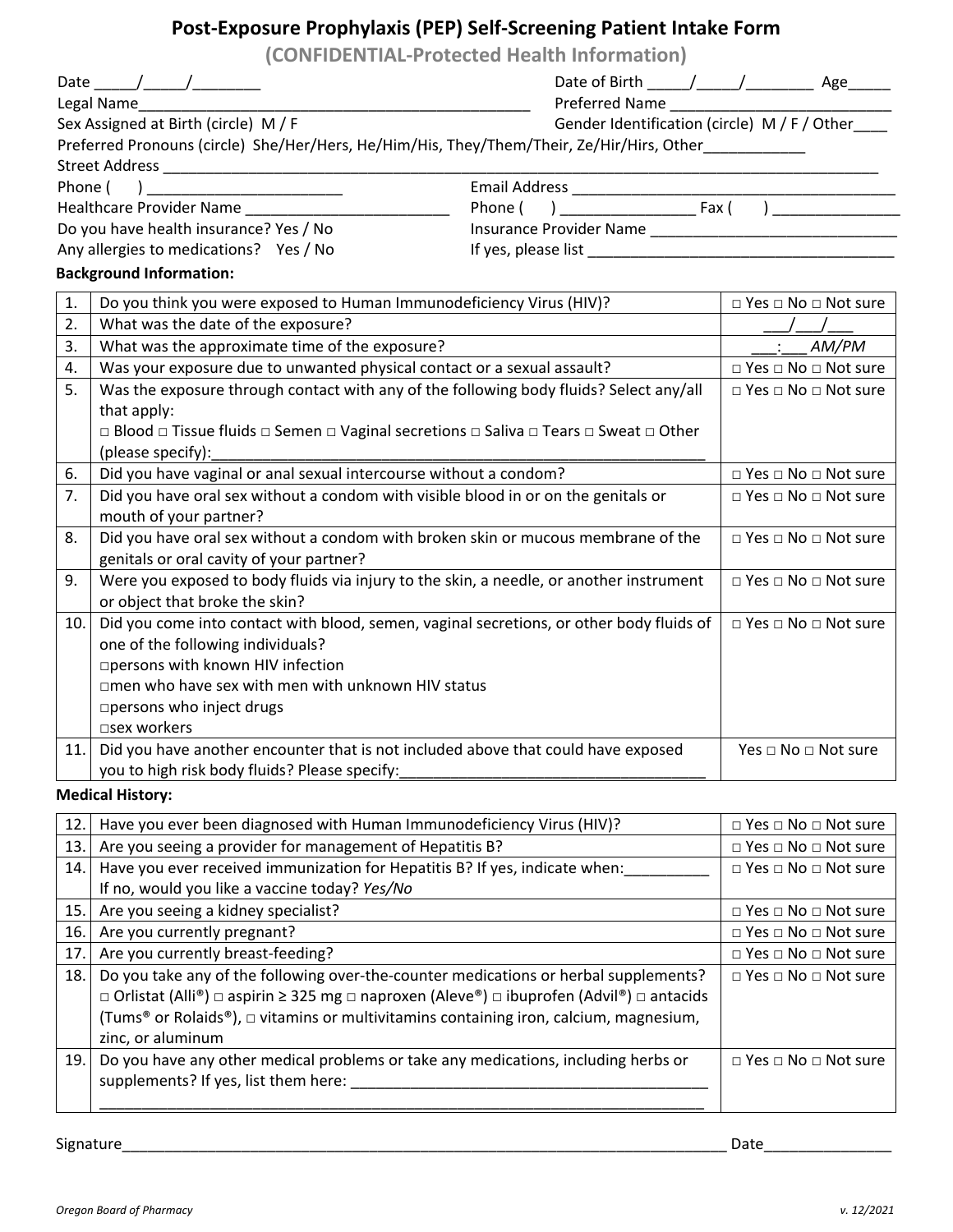# **Post-exposure Prophylaxis (PEP) of Human Immunodeficiency Virus (HIV)**

## **Assessment and Treatment Care Pathway**

**(CONFIDENTIAL-Protected Health Information)**

| Name:                                                                 | Date of Birth:<br>Today's Date:                                                 |                              |
|-----------------------------------------------------------------------|---------------------------------------------------------------------------------|------------------------------|
| Is the patient less than 13 years old?<br>1.                          |                                                                                 | Notes:                       |
| □ Yes: Do not prescribe PEP. Refer                                    | No: Go to #2                                                                    |                              |
| patient to local primary care                                         |                                                                                 |                              |
| provider (PCP), emergency                                             |                                                                                 |                              |
| department (ED), urgent care,                                         |                                                                                 |                              |
| infectious disease specialist, or                                     |                                                                                 |                              |
| public health clinic                                                  |                                                                                 |                              |
| 2. Was the patient a survivor of sexual assault?                      | Notes:                                                                          |                              |
| $\Box$ Yes: If the patient experienced a                              | $\Box$ No: Go to #3                                                             |                              |
| sexual assault, continue on with the                                  |                                                                                 |                              |
| algorithm (Go to #3) and then refer                                   |                                                                                 |                              |
| the patient to the emergency                                          |                                                                                 |                              |
| department for a sexual assault                                       |                                                                                 |                              |
| workup.**                                                             |                                                                                 |                              |
|                                                                       |                                                                                 |                              |
| Is the patient known to be HIV-positive?<br>3.                        |                                                                                 | Notes: PEP is a time         |
| □Yes: Do not prescribe PEP. Refer                                     | $\square$ No: Go to #4. Conduct 4 <sup>th</sup> generation HIV                  | sensitive treatment with     |
| patient to local primary care                                         | fingerstick test if available (optional).                                       | evidence supporting use      |
| provider, infectious disease                                          |                                                                                 | <72 hours from time of       |
| specialist or public health clinic.                                   |                                                                                 | exposure.                    |
|                                                                       |                                                                                 |                              |
| 4. What time did the exposure occur?                                  |                                                                                 | Notes:                       |
| $\Box$ >72 hours ago: PEP not                                         | $\Box$ <72 hours ago: go to #5                                                  |                              |
| recommended. Do not prescribe                                         |                                                                                 |                              |
| PEP. Refer patient to local primary                                   |                                                                                 |                              |
| care provider, infectious disease                                     |                                                                                 |                              |
| specialist, or public health                                          |                                                                                 |                              |
| department.                                                           |                                                                                 |                              |
| Was the exposure from a source person known to be HIV-positive?<br>5. |                                                                                 |                              |
| Yes: Go to #6                                                         | $\Box$ No: Go to #7                                                             |                              |
|                                                                       | 6. Was there exposure of the patient's vagina, rectum, eye, mouth, other mucous | Notes: The fluids listed on  |
|                                                                       | membrane, or non-intact skin, or percutaneous contact with the following body   | the far left column are      |
| fluids:                                                               |                                                                                 | considered high risk while   |
| Please check any/all that apply:                                      | Please check any/all that apply (Note: only                                     | the fluids on the right      |
| $\square$ Blood                                                       | applicable if not visibly contaminated with                                     | column are only considered   |
| $\Box$ Semen                                                          | blood):                                                                         | high risk if contaminated    |
| $\Box$ Vaginal secretions                                             | $\Box$ Urine                                                                    | with blood.                  |
| $\Box$ Rectal secretions                                              | $\Box$ Nasal Secretions                                                         |                              |
| $\Box$ Breast milk                                                    | $\square$ Saliva                                                                |                              |
| $\Box$ Any body fluid that is visibly                                 | $\square$ Sweat                                                                 |                              |
| contaminated with blood                                               | $\Box$ Tears                                                                    |                              |
|                                                                       | $\square$ None of the above                                                     |                              |
|                                                                       |                                                                                 |                              |
| If any boxes are checked, go to #9.                                   | Go to #7                                                                        |                              |
|                                                                       | 7. Did the patient have receptive/insertive anal/vaginal intercourse without a  | Notes: This type of exposure |
| condom with a partner of known or unknown HIV status?                 |                                                                                 | puts the patient at a high   |
| Yes: Go to #9                                                         | No: Go to #8                                                                    | risk for HIV acquisition     |
|                                                                       |                                                                                 |                              |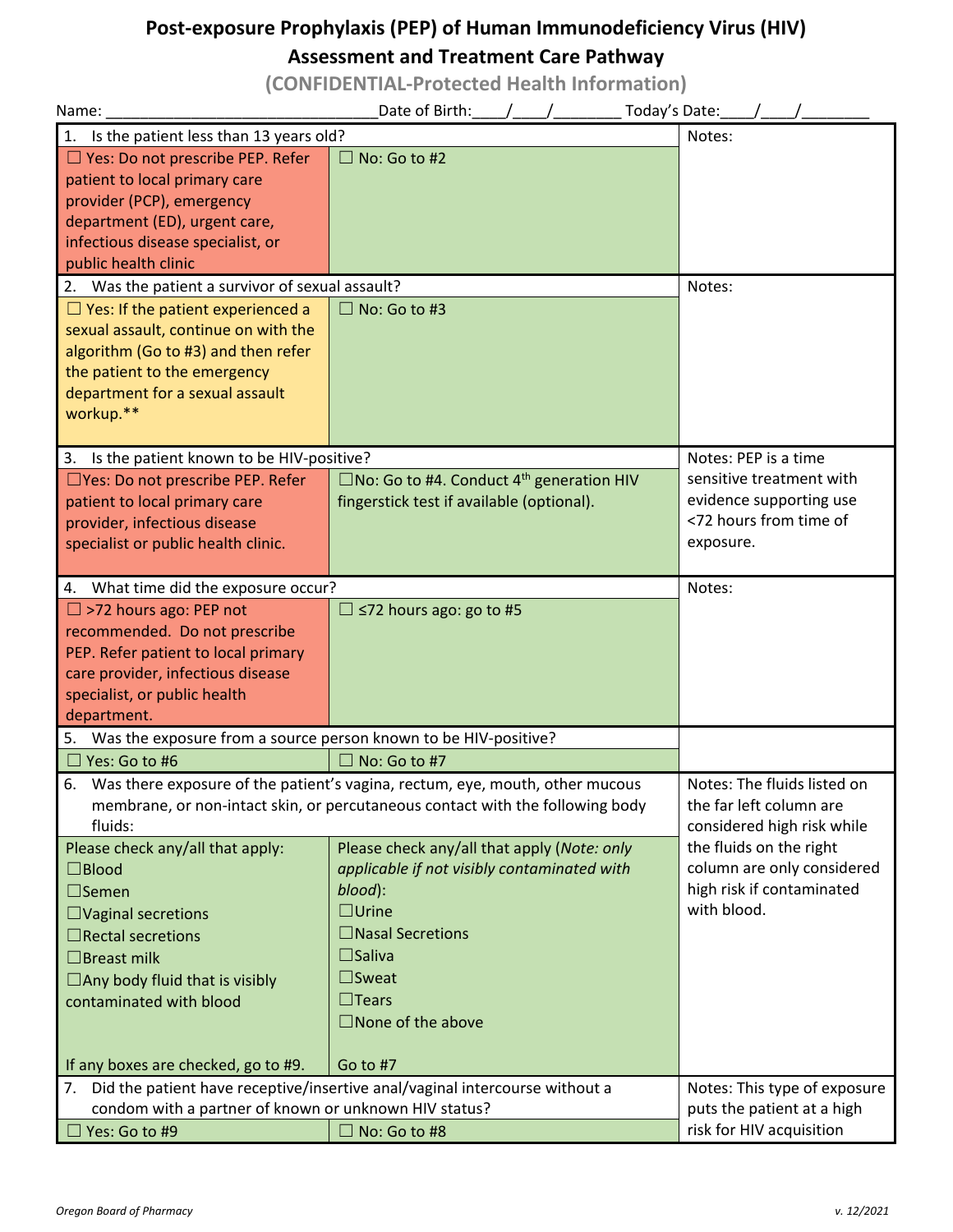## **Post-exposure Prophylaxis (PEP) of Human Immunodeficiency Virus (HIV) Assessment and Treatment Care Pathway**

### **(CONFIDENTIAL-Protected Health Information)**

| 8.<br>Did the patient have receptive/insertive intercourse without a condom with mouth<br>to vagina, anus, or penis (with or without ejaculation) contact with a partner of<br>known or unknown HIV status? | Notes: Consider calling the<br>HIV Warmline (888) 448-<br>4911 for guidance.                |                                             |                                      |  |
|-------------------------------------------------------------------------------------------------------------------------------------------------------------------------------------------------------------|---------------------------------------------------------------------------------------------|---------------------------------------------|--------------------------------------|--|
| $\Box$ Yes: Please check all that apply and go to #9:                                                                                                                                                       |                                                                                             | $\Box$ No: Use clinical                     |                                      |  |
| $\square$ Was the source person known to be HIV-positive?                                                                                                                                                   |                                                                                             | judgement. Risk of<br>acquiring HIV is low. |                                      |  |
| □Were there cuts/openings/sores/ulcers on the oral mucosa?                                                                                                                                                  |                                                                                             | Consider referral. If                       |                                      |  |
| $\square$ Was blood present?                                                                                                                                                                                |                                                                                             | clinical                                    |                                      |  |
| $\Box$ Has this happened more than once without PEP treatment?                                                                                                                                              |                                                                                             | determination is to<br>prescribe PEP then   |                                      |  |
| $\square$ None of the above                                                                                                                                                                                 |                                                                                             | continue to #9.                             |                                      |  |
| Does the patient have an established primary care provider for appropriate follow-<br>9.                                                                                                                    | Notes: Connection to care is                                                                |                                             |                                      |  |
| up? -OR- Can the pharmacist directly refer to another local contracted provider or                                                                                                                          | critical for future                                                                         |                                             |                                      |  |
| public health department for appropriate follow-up?                                                                                                                                                         |                                                                                             |                                             | recommended follow-up.               |  |
|                                                                                                                                                                                                             | Yes: Go to #10<br>$\Box$ No: Do not prescribe PEP. Refer patient to                         |                                             |                                      |  |
|                                                                                                                                                                                                             | local primary care provider (PCP), emergency                                                |                                             |                                      |  |
|                                                                                                                                                                                                             | department (ED), urgent care, infectious<br>disease specialist, or public health dept.      |                                             |                                      |  |
| 10. Does the patient have history of known Hepatitis B infection (latent or active)?                                                                                                                        |                                                                                             |                                             | Notes: Tenofovir disoproxil          |  |
| □ Yes: Do not prescribe PEP. Refer                                                                                                                                                                          | No. Go to #11                                                                               |                                             | fumarate treats HBV,                 |  |
| patient to local primary care                                                                                                                                                                               |                                                                                             |                                             | therefore once stopped               |  |
| provider (PCP), emergency                                                                                                                                                                                   |                                                                                             |                                             | and/or completed, the                |  |
| department (ED), urgent care,                                                                                                                                                                               |                                                                                             |                                             | patient could experience an          |  |
| infectious disease specialist, or                                                                                                                                                                           |                                                                                             |                                             | acute Hepatitis B flare.             |  |
| public health dept.                                                                                                                                                                                         |                                                                                             |                                             |                                      |  |
| 11. Has the patient received the full Hepatitis B vaccination series? $\Box$ Yes $\Box$ No                                                                                                                  |                                                                                             |                                             |                                      |  |
| Verify vaccine records or Alert-IIS. Dates:                                                                                                                                                                 |                                                                                             |                                             |                                      |  |
| Yes: Go to #13                                                                                                                                                                                              | No: Go to #12                                                                               |                                             |                                      |  |
| 12. Review the risks of hepatitis B exacerbation with PEP with the patient. Offer                                                                                                                           |                                                                                             |                                             |                                      |  |
| vaccine if appropriate and go to #13.                                                                                                                                                                       |                                                                                             |                                             |                                      |  |
| $\Box$ Vaccine administered                                                                                                                                                                                 |                                                                                             |                                             |                                      |  |
| Lot:<br>Exp:                                                                                                                                                                                                | Signature:                                                                                  |                                             |                                      |  |
| 13. Does the patient have known chronic kidney disease or reduced renal function?                                                                                                                           |                                                                                             |                                             | Notes: Truvada <sup>®</sup> requires |  |
| Ves: Do not prescribe PEP. Refer                                                                                                                                                                            | $\Box$ No: PEP prescription recommended. See                                                |                                             | renal dose adjustment when           |  |
| patient to local primary care                                                                                                                                                                               | below for recommended regimen(s) and                                                        |                                             | the CrCl <50 mL/min                  |  |
| provider (PCP), emergency                                                                                                                                                                                   | counseling points. Patient must be warm                                                     |                                             |                                      |  |
| department (ED), urgent care,<br>infectious disease specialist, or                                                                                                                                          | referred to appropriate provider following<br>prescription of PEP for required baseline and |                                             |                                      |  |
| public health dept.                                                                                                                                                                                         | follow-up testing. Pharmacist must notify both                                              |                                             |                                      |  |
|                                                                                                                                                                                                             | the provider and patient.                                                                   |                                             |                                      |  |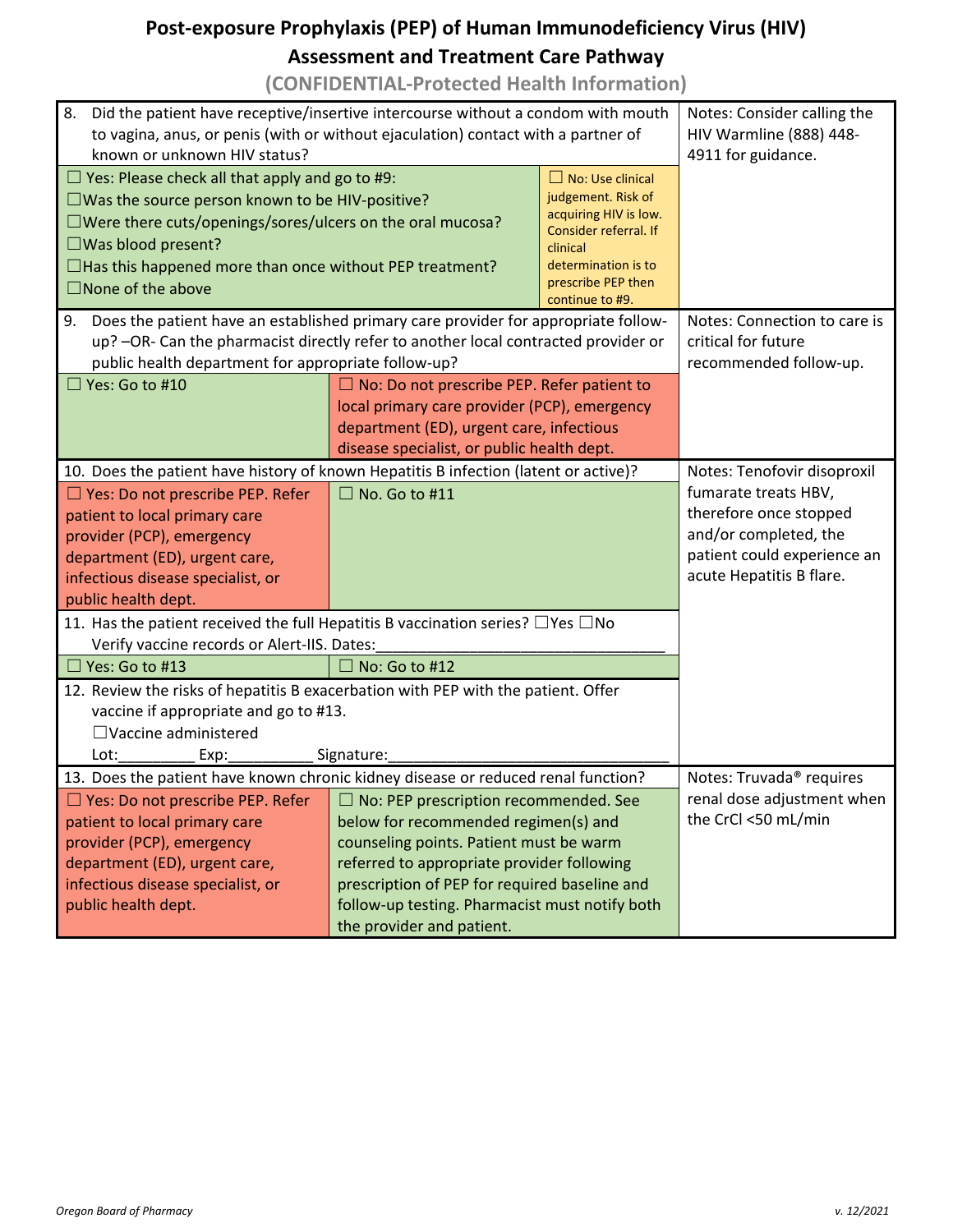### **Post-exposure Prophylaxis (PEP) of Human Immunodeficiency Virus (HIV) Assessment and Treatment Care Pathway**

**(CONFIDENTIAL-Protected Health Information)**

#### RECOMMENDED REGIMEN:

| Truvada <sup>®</sup>                | Notes:    |                                                                                                                                                                      |
|-------------------------------------|-----------|----------------------------------------------------------------------------------------------------------------------------------------------------------------------|
| (emtricitabine 200                  | $\bullet$ | There may be other FDA-approved regimens available for treatment of PEP.                                                                                             |
| mg/tenofovir disoproxil             |           | Truvada <sup>®</sup> plus Isentress <sup>®</sup> is the only regimen permitted for pharmacist prescribing                                                            |
| fumurate 300 mg) one                |           | at this time.                                                                                                                                                        |
| tablet by mouth daily               | $\bullet$ | Although labeling is for 28 day supply, 30 days is recommended for prescribing due                                                                                   |
| for 30 days                         |           | to the products being available only in 30-day packaging and high cost of the<br>medications which could provide a barrier to availability and care. If able, 28-day |
| <b>PLUS</b>                         |           | regimens are appropriate if the pharmacist/pharmacy is willing to dispense as such.                                                                                  |
|                                     | $\bullet$ | Pregnancy is not a contraindication to receive PEP treatment as Truvada® and                                                                                         |
| Isentress <sup>®</sup> (raltegravir |           | Isentress <sup>®</sup> are preferred medications during pregnancy. If the patient is pregnant,                                                                       |
| 400 mg) one tablet by               |           | please report their demographics to the Antiretroviral Pregnancy Registry:                                                                                           |
| mouth twice daily for               |           | http://www.apregistry.com                                                                                                                                            |
| 30 days                             | $\bullet$ | If the patient is breastfeeding, the benefit of prescribing PEP outweigh the risk of                                                                                 |
|                                     |           | the infant acquiring HIV. Package inserts recommend against breastfeeding.                                                                                           |
|                                     |           | "Pumping and dumping" may be considered. Consider consulting with an infectious                                                                                      |
|                                     |           | disease provider, obstetrician, or pediatrician for further guidance.                                                                                                |

#### COUNSELING POINTS:

- Truvada<sup>®</sup>:
	- o Take the tablet every day as prescribed with or without food. Taking it with food may decrease stomach upset.
	- o Common side effects include nausea/vomiting, diarrhea for the first 1-2 weeks.
- Isentress®:
	- o Take the tablet twice daily as prescribed with or without food. Taking it with food might decrease any stomach upset.
	- o If you take vitamins or supplements with calcium or magnesium, take the supplements 2 hours before or 6 hours after the Isentress®.
- Do not take one of these medications without the other. Both medications must be taken together to be effective and to prevent possible resistance. You must follow up with appropriate provider for lab work.
- Discuss side-effects of "start-up syndrome" such as nausea, diarrhea, and/or headache which generally resolve within a few days to weeks of starting the medications.
- Discuss signs and symptoms of seroconversion such as flu-like symptoms (e.g. fatigue, fever, sore throat, body aches, rash, swollen lymph nodes).

\*Oregon licensed pharmacists are mandatory reporters of child abuse, per [ORS Chapter 419B.](https://www.oregonlegislature.gov/bills_laws/ors/ors419B.html) Reports shall be made to Oregon Department of Human Services @ **1-855-503-SAFE (7233)**.

#### PHARMACIST MANDATORY FOLLOW-UP:

- The pharmacist will contact the patient's primary care provider or other appropriate provider to provide written notification of PEP prescription and to facilitate establishing care for baseline testing such as SCr, 4<sup>th</sup> generation HIV Antigen/Antibody, AST/ALT, and Hepatitis B serology. *(sample info sheet available)*
- The pharmacist will provide a written individualized care plan to each patient. *(sample info sheet available)*
- The pharmacist will contact the patient approximately 1 month after initial prescription to advocate for appropriate provider follow-up after completion of regimen.

Pharmacist Signature\_\_\_\_\_\_\_\_\_\_\_\_\_\_\_\_\_\_\_\_\_\_\_\_\_\_\_\_\_\_\_\_\_\_\_\_\_\_\_\_\_\_\_\_\_\_\_\_\_\_\_\_\_\_\_\_\_\_Date\_\_\_\_/\_\_\_\_/\_\_\_\_\_\_\_\_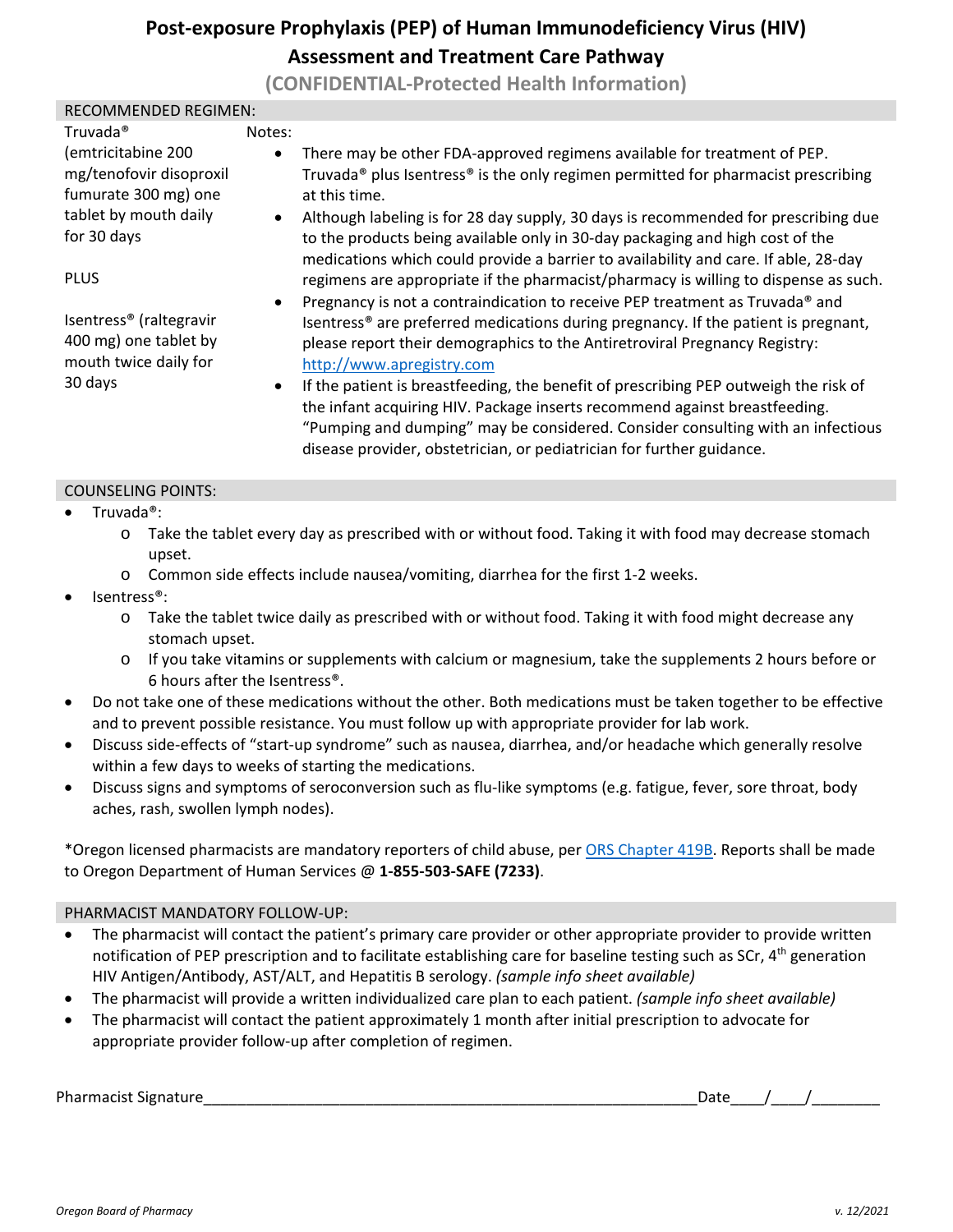## **PEP Prescription**

### *Optional-May be used by pharmacy if desired*

| <b>Patient Name:</b>                         | Date of birth:                                                                                                                                                  |
|----------------------------------------------|-----------------------------------------------------------------------------------------------------------------------------------------------------------------|
| Address:                                     |                                                                                                                                                                 |
| City/State/Zip Code:                         | Phone number:                                                                                                                                                   |
| □ Verified DOB with valid photo ID           |                                                                                                                                                                 |
|                                              | Note: RPh must refer patient if exposure occurred >72 hours prior to initiation of medication                                                                   |
| Rx                                           |                                                                                                                                                                 |
| Quantity: #30<br>Refills: none               | Drug: emtricitabine 200 mg/tenofovir disoproxil fumarate 300 mg (Truvada)<br>Sig: Take one tablet by mouth once daily in combination with Isentress for 30 days |
|                                              | <b>AND</b>                                                                                                                                                      |
| Drug: raltegravir 400mg (Isentress)          | Sig: Take one tablet by mouth twice daily in combination with Truvada for 30 days.                                                                              |
| Quantity: #60<br>Refills: none               |                                                                                                                                                                 |
|                                              |                                                                                                                                                                 |
|                                              |                                                                                                                                                                 |
|                                              |                                                                                                                                                                 |
|                                              | -or-                                                                                                                                                            |
| □ Patient Referred                           |                                                                                                                                                                 |
| $\Box$ Hepatitis B Vaccination administered: |                                                                                                                                                                 |
|                                              | Lot:_____________Expiration Date:__________ Dose: ______ of 2 or 3 (circle one)                                                                                 |
|                                              |                                                                                                                                                                 |
|                                              |                                                                                                                                                                 |
|                                              |                                                                                                                                                                 |
|                                              |                                                                                                                                                                 |
|                                              |                                                                                                                                                                 |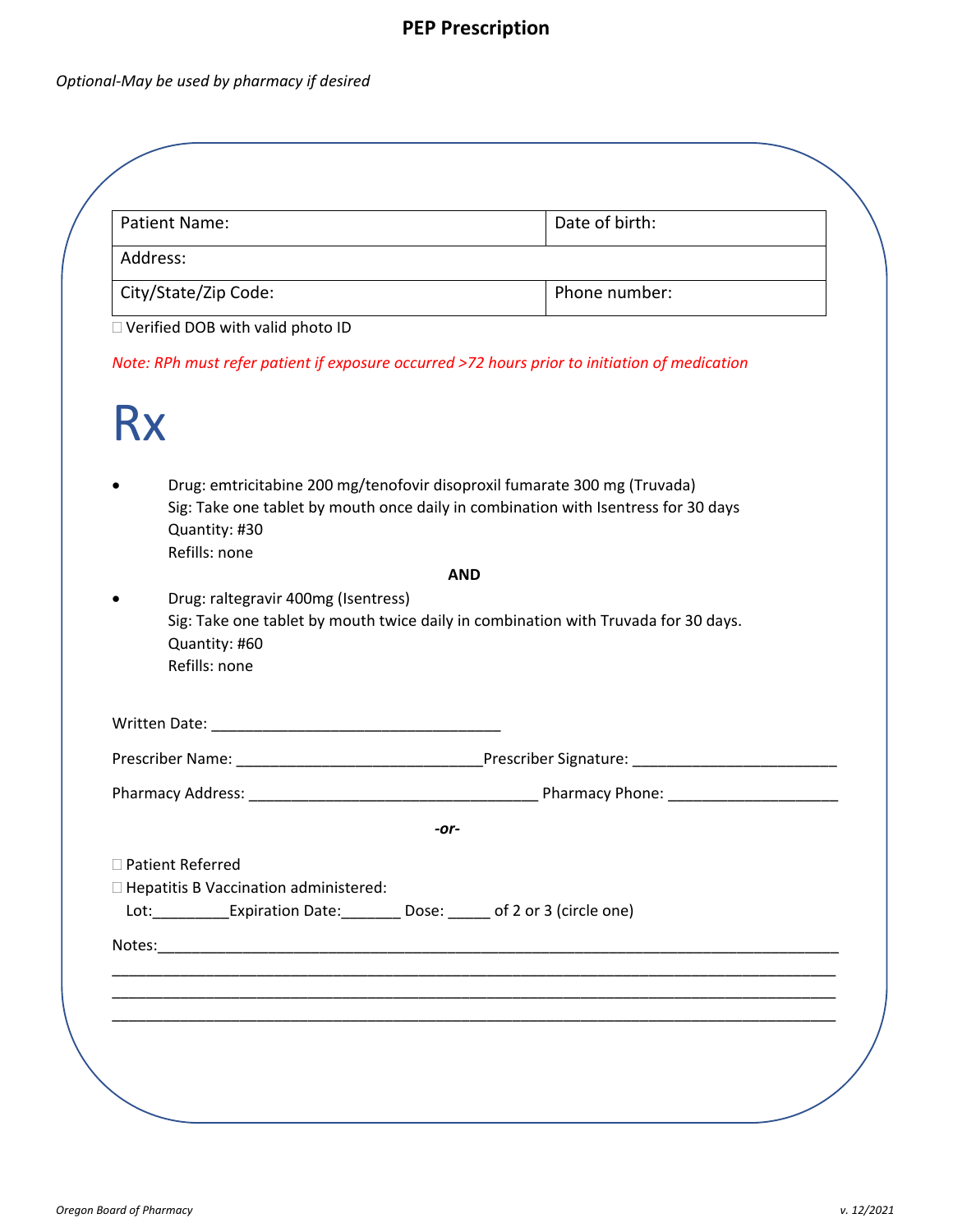### Patient Information Post-Exposure Prophylaxis (PEP) for Human Immunodeficiency Virus (HIV)

| Pharmacy Name:           |  |
|--------------------------|--|
| <b>Pharmacy Address:</b> |  |
| Pharmacy Phone Number:   |  |

### **This page contains important information for you; please read it carefully.**

You have been prescribed Post-Exposure Prophylaxis (PEP) to help prevent Human Immunodeficiency Virus (HIV). Listed below are the medications and directions you have been prescribed, some key points to remember about these medications, and a list of next steps that will need to be done in order to confirm the PEP worked for you.

#### **Medications: You must start these within 72 hours of your exposure**

- Truvada (emtricitabine/tenofovir disoproxil) 200 mg/300 mg take 1 tablet by mouth daily for 30 days, **AND**
- Isentress (raltegravir) 400 mg take 1 tablet by mouth twice daily for 30 days

### **Key Points**

- Take every dose. If you miss a dose, take it as soon as you remember.
	- $\circ$ If it is close to the time of your next dose, just take that dose. Do not double up on doses to make up for the missed dose.
- Do not stop taking either medication without first asking your doctor or pharmacist.
- Truvada and Isentress don't have side effects most of the time. The most common side effects (if they do happen) are stomach upset. Taking Truvada and Isentress with food can help with stomach upset. Over-thecounter nausea and diarrhea medications are okay to use with PEP if needed.
- Avoid over-the-counter pain medications like ibuprofen or naproxen while taking PEP.

### **Follow-up and Next Steps**

- 1. Contact your primary care provider to let them know you have been prescribed PEP because they will need to order lab tests and see you.
- 2. Our pharmacist will contact your doctor (or public health office if you do not have a primary doctor) to let them know what labs they need to order for you.
- 3. The tests we will be recommending to check at 6 weeks and at 3 months are listed below. The listed labs will involve a blood draw. Your provider may choose to do more tests as needed.
	- $\Box$  HIV antigen/antibody 4<sup>th</sup> generation
	- $\Box$  Hepatitis B surface antigen and surface antibody
	- $\Box$  Hepatitis C antibody
	- $\Box$  Treponema pallidum antibody
	- $\Box$  Comprehensive metabolic panel
- 4. If you think that you might still be at risk of HIV infection after you finish the 30-day PEP treatment, talk to your doctor about starting Pre-exposure prophylaxis (PrEP) after finishing PEP.